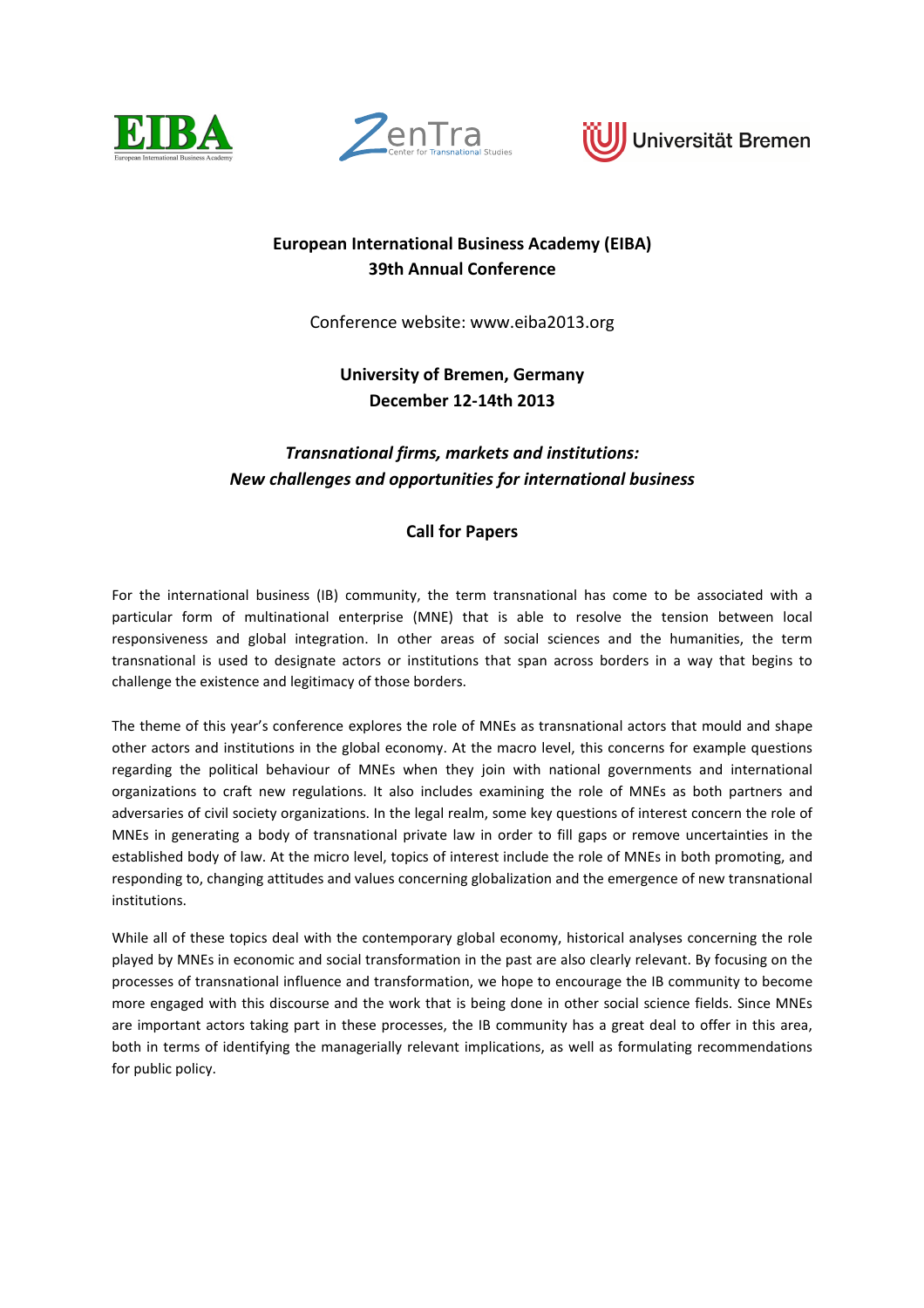#### **Conference Tracks**

Under the conference theme, we invite interdisciplinary papers, as well as papers grounded in other areas of social science, that examine the role of MNEs in transnational processes. The other tracks welcome papers in all areas of international business. The descriptions of each track are relatively broad but mutually exclusive. This means that papers examining topics such as corporate social responsibility or emerging market MNEs should be submitted to the track that is closest to the core contribution of the paper. If the contribution is mainly conceptual and grounded in IB, this would be track 2. If the core contribution is empirical, and the issue is related to market entry or supply chain relationships, it would be track 6. If the issue is market access and government regulation, this would belong in track 9. However, if the perspective is more related to marketing and the image of the MNE, track 5 would be more appropriate.

# *1. Transnational firms, markets and institutions*

# *Track chair: Sarianna Lundan*

Conceptual or empirical papers that are interdisciplinary, or papers that are grounded in other areas of social science, that examine MNEs as economic, social or political actors participating in transnational communities that shape and regulate global capitalism. MNEs as political and regulatory actors alongside national governments, international organizations and global and local civil society. MNEs and the development of transnational private law. MNEs and the development of transnational attitudes and values. Historical perspectives on the role of MNEs in shaping the global economy.

# *2. Developments in IB theory*

#### *Track chair: Alain Verbeke*

Conceptual papers that advance IB theory, including the extension of concepts from economic or organizational theory and strategy, including institutional, capabilities or resource based perspectives and business history. Papers that seek to modify existing theory in light of new empirical phenomena, such as emerging market MNEs as outward investors, or the wider political and social role of MNEs. Also formal modelling and methodological contributions.

#### *3. The internationalization process and international new ventures Track chair: Stefan Schmid*

The role of learning, risk and resource commitment in the geographical pattern of internationalization. Measures of distance, internationalization and MNE performance. New patterns of internationalization, including small and medium sized enterprises (SMEs), born globals and stateowned enterprises (SOEs). Real options in internationalization.

#### *4. Finance, accounting and corporate governance Track chair: Trond Randøy*

The effects of the financial crisis on MNEs, sources of funding and cost of capital of MNEs and SOEs, cash holding by MNEs, risk insurance. International accounting standards and issues of taxation and transfer pricing. Board composition and internationalization, executive compensation, duties of top management and directors.

#### *5. HRM, cross-cultural management and communication Track chair: Rebecca Piekkari*

International HRM and diversity management. Cross-cultural management, including the role of culture and language in intra- and interorganizational relationships. Cross-cultural communication and marketing, including brand and image management.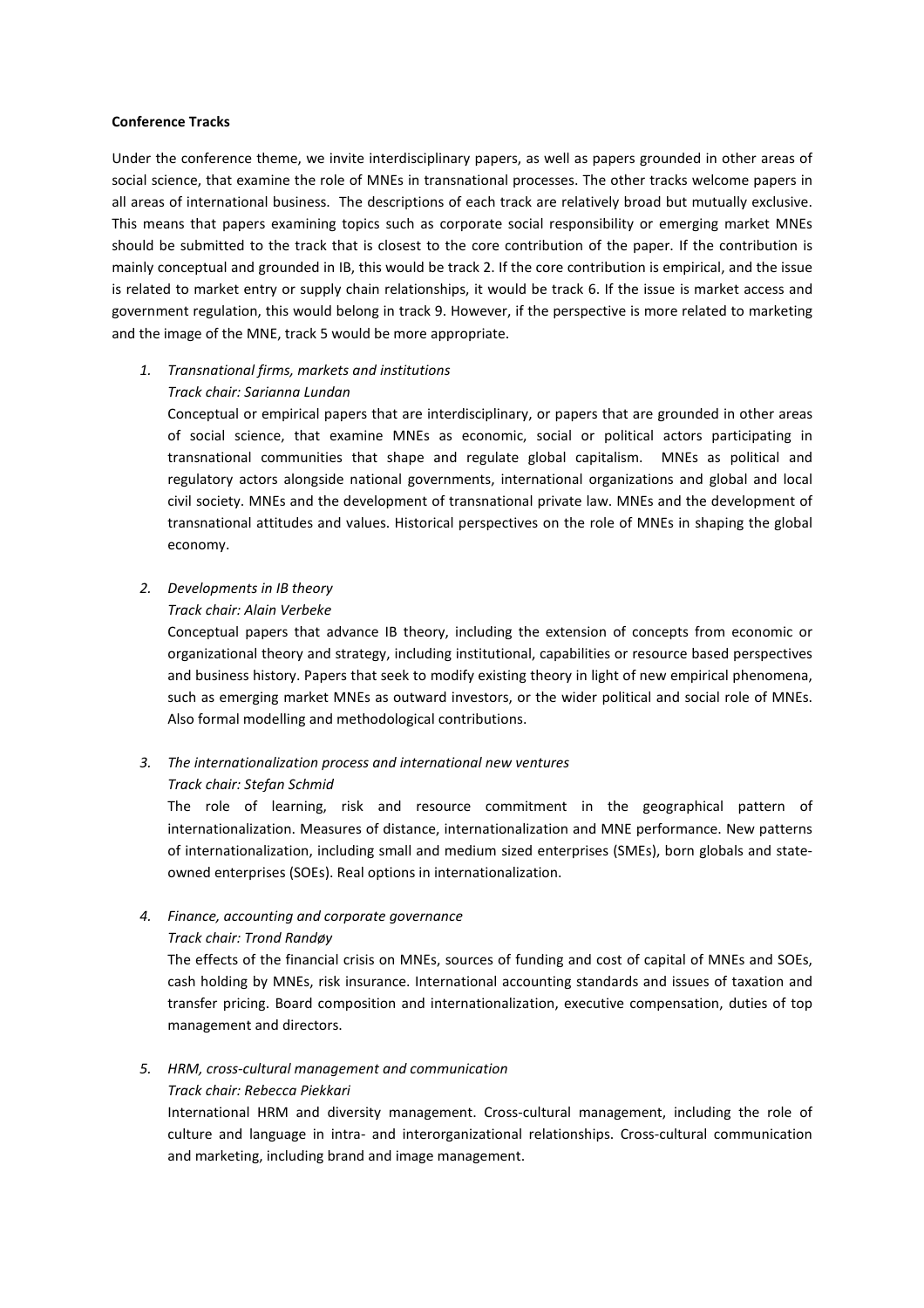*6. Management of the value chain and market entry mode Track chair: Ram Mudambi* 

Outsourcing and offshoring, management of the value chain, control and coordination in contractual relationships. Determinants and consequences of the choice of market entry mode, including M&As, JVs and exporting. Multi-stakeholder partnerships involving MNEs.

*7. Headquarters-subsidiary relations and knowledge transfer* 

# *Track chair: Ulf Holm*

Headquarters-subsidiary relations, including the role of regional headquarters, subsidiary autonomy and initiative. Management of the process of knowledge generation and transfer between the subsidiaries and the headquarters.

- *8. Innovation and technology transfer* 
	- *Track chair: Axėle Giroud*

International R&D activities of MNEs, interaction between MNEs and regional systems of innovation. Technology transfer, linkages and spillovers in the host country. Reverse technology transfer. R&D alliances.

*9. MNEs, governments and local development Track chair: Philippe Gugler* 

Investment climate, institutions, incentives and investment attraction. Negotiations between MNEs and governments. The role of regional and bilateral trade and investment agreements. MNEs and local economic development in host countries.

# **Submission of Papers**

All papers will be refereed. Copies of all the accepted competitive papers will be published in the CD-ROM of the Conference Proceedings. Detailed guidelines for the submission of conference papers will be available on the conference website: www.eiba2013.org

- The submission deadline for all competitive and workshop papers is Monday, July 15<sup>th</sup> 2013.
- All papers should be submitted via the conference website to the Chair of one (and only one) of the conference tracks. The submission system will be live from May 2013.

# **Doctoral Tutorials**

The 2013 EIBA Annual Conference will host three events specifically aimed at doctoral students. These events aim to provide the students with the opportunity to discuss their research with distinguished international faculty, and to enable the students to become acquainted with an international network of researchers in international business. Students participating in one of these events are also expected to register for the EIBA conference.

- The  $27<sup>th</sup>$  John H. Dunning Doctoral Tutorial in International Business.
- The  $2^{nd}$  EIBA Doctoral Symposium.
- The 4<sup>th</sup> COST-EIBA Doctoral Think Tank, where the focus is on issues related to MNEs from emerging and transition economies.

All tutorials will take place before the conference starts. More information about all three events will be available on the conference website. The submission deadline for proposals for these events is 2 September 2013.